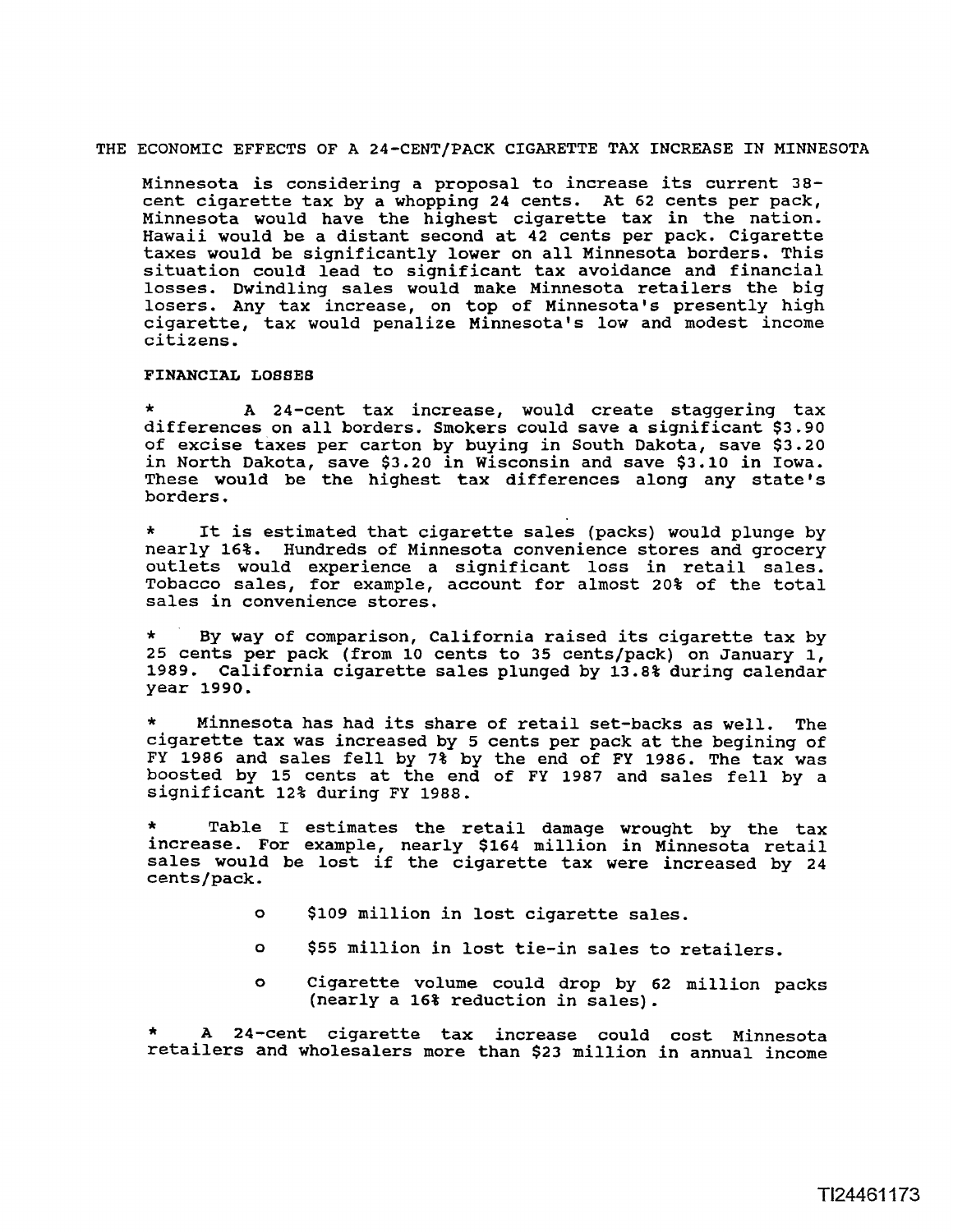from the decrease in cigarette sales alone.

Minnesota convenience stores would be especially hard hit. The Convenience Store News reports that tobacco products account for the highest percentage of sales in **U.S.** convenience stores, or approximately **20%** of total convenience store sales. They contribute nearly 10% to total sales in chain drug stores, and more than 409 of all cigarettes sold are purchased in supermarkets.

\* In addition, Minnesota's sales tax (6%) is applied directly to the cigarette tax increase - a "tax on a tax". This means that the 24 cent cigarette tax increase will trigger an additional 14 cent per carton (1.4 cent/pack) sales tax increase. In other words, the total tax increase per carton will be \$2.54 (not just \$2.40).

To top it all off, the federal excise tax on cigarettes just went up by 4 cents per pack on January 1, 1991. This will only add to the woe of Minnesota retailers. The federal tax increase will likely lead to a 1.5% reduction in sales on its own.

## **CROSS BORDER IMPACT**

\* Minnesota is in a vulnerable position regarding cigarette taxes. A 24-cent tax increase would create a rather large bounty. A two smoker family would be able to save \$411 in excise taxes by purcahsing cigarettes in South Dakota, save \$338 in North Dakota, save \$338 in Wisconsin and save **\$327** in Iowa.

The sensitivity of cigarette sales to tax increases is in, large part, due to the proximity of Minnesota's population to border states. The Minneapolis-St. Paul area, with nearly 2.3 million residents, lies close to the Wisconsin border, Duluth, **MN**  is also close to the Wisconsin border. Morehead and Grand Forks are situated on the North Dakota border. All together over 60% of Minnesota's population is close to a border state.

Lurking further to the south is Missouri. The Missouri cigarette tax is **13** cents per pack. current cigarette excise tax savings with Minnesota are 25 cents/pack. This would blossom to a whopping 49 cents per pack under the new tax proposal. Per capita sales in Missouri (120 packs) are over 30% greater than per capita<br>sales in Minnesota (91 packs). Any further tax increases are sales in Minnesota (91 packs). likely to stimulate cross border sales from the Show-Me State.

\* Current and potential border tax differences (cents per pack) :

|           | Current<br>Rate | Current<br>Difference | Difference<br>24 Cent Boost |
|-----------|-----------------|-----------------------|-----------------------------|
| MN        | 38              | --                    | $-$                         |
| <b>SD</b> | 23              | 15                    | 39                          |
| <b>ND</b> | 30              | 8                     | 32                          |
| WI        | 30              | 8                     | 32                          |
| ΙA        | 31              |                       | 31                          |